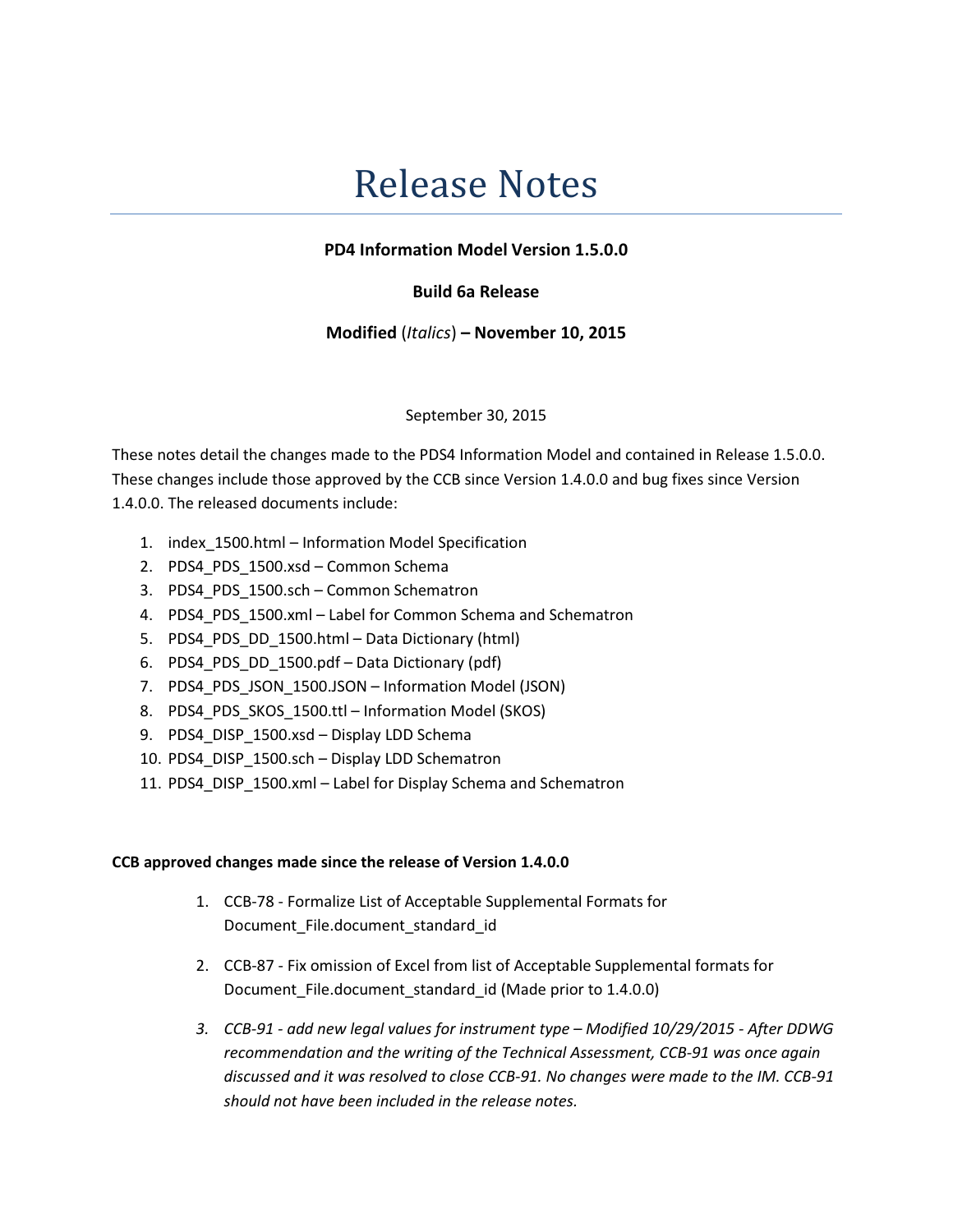- 4. CCB-106 Move Description Attribute to Field from Its Subclasses Modified 10/29/2015 - After CCB approval the requested change was made to the IM. However the implementation revealed a major impact and after DDWG discussion CCB-106 was withdrawn and the change was rolled-back. CCB-106 should not have been included in the release notes.
- 5. CCB-110 Updates to Appendix F of the DPH -- context product LIDs
- 6. CCB-111 Add Product\_Ancillary
- 7. CCB-112 Request to add "Observation Geometry" to "purpose" value set in "Primary\_Result\_Summary"
- 8. CCB-113 The "Telescope" context object still contains several problems that make it unusable
- 9. CCB-114 Poorly defined record\_delimiter in Table\_Binary
- 10. CCB-115 Undefined unit "SFU"
- 11. CCB-116 instrument\_host\_version\_id is undefined.
- 12. CCB-117 Change collection inventory file extension from ".tab" to ".csv" in PDS4 documents – Modified 11/10/2015 – CCB-117 does not affect the IM. CCB-117 should not have been included in the release notes.
- 13. CCB-118 Error in Generating Data Dictionary from Information Model
- 14. CCB-119 Cannot supply context information for Product\_XML\_Schema
- 15. CCB-120 Bug fixes for point release Version 1.4.1.0
- 16. CCB-122 Create Target/type = Equipment (was resolve Target/type = Unknown)
- 17. CCB-123 Augment Product\_Service with Service class